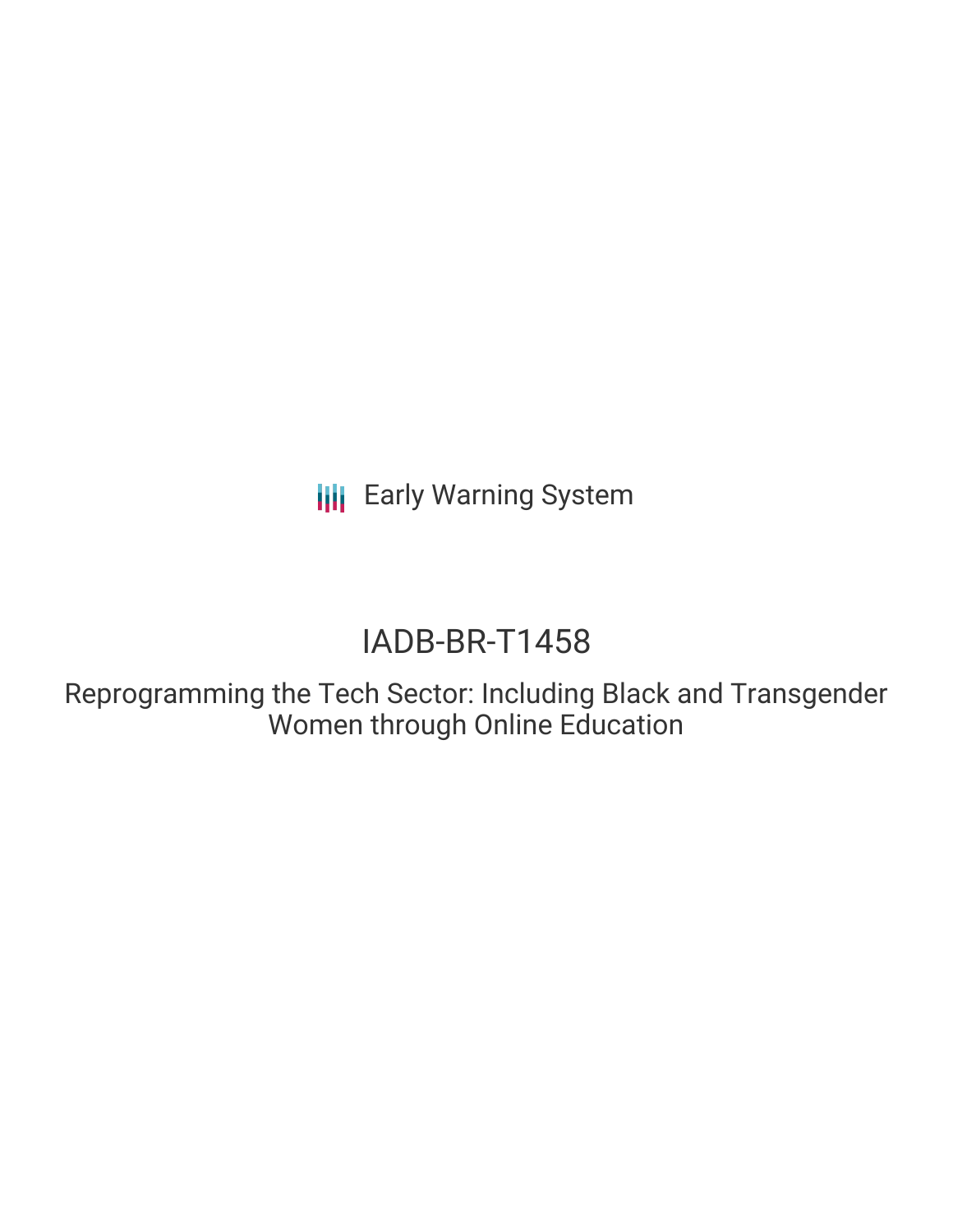



## Early Warning System

Reprogramming the Tech Sector: Including Black and Transgender Women through Online Education

### **Quick Facts**

| <b>Countries</b>               | <b>Brazil</b>                               |
|--------------------------------|---------------------------------------------|
| <b>Financial Institutions</b>  | Inter-American Development Bank (IADB)      |
| <b>Status</b>                  | Approved                                    |
| <b>Bank Risk Rating</b>        | С                                           |
| <b>Voting Date</b>             | 2020-10-29                                  |
| <b>Borrower</b>                | Government of Brazil                        |
| <b>Sectors</b>                 | Education and Health, Technical Cooperation |
| <b>Investment Type(s)</b>      | Grant                                       |
| <b>Investment Amount (USD)</b> | \$0.30 million                              |
| <b>Project Cost (USD)</b>      | $$0.74$ million                             |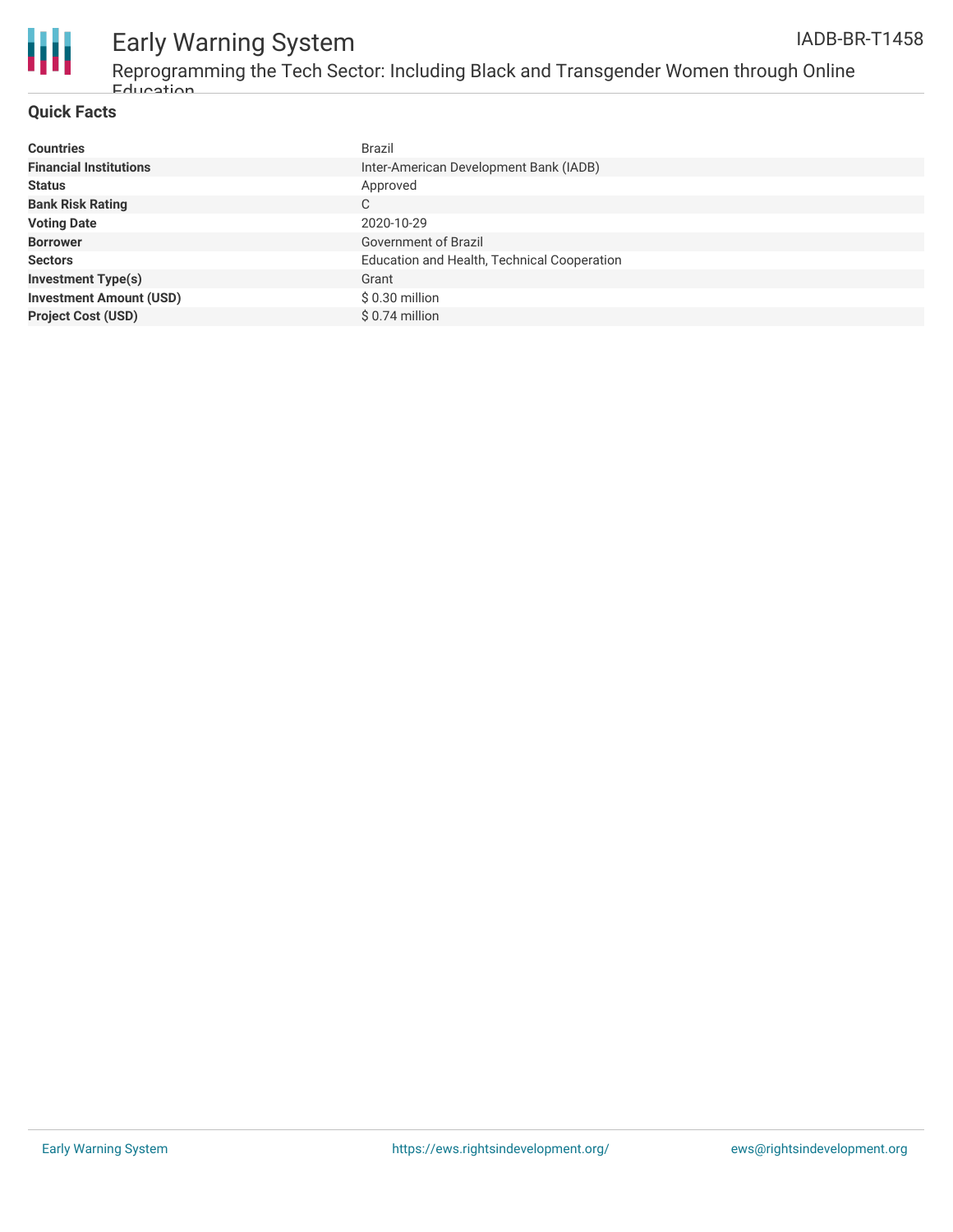

### **Project Description**

The solution proposed is to pilot a high-impact online coding bootcam modality that includes the employability outcomes of the training, and to develop an online hiring platform for potencial employers to improve the ability of Reprograma to generate revenue and become self-sustainable over time. This solution will allow Reprograma to scale its program, to reach a higher number of vulnerable women in Brazil, and to consolidate its financial sustainability.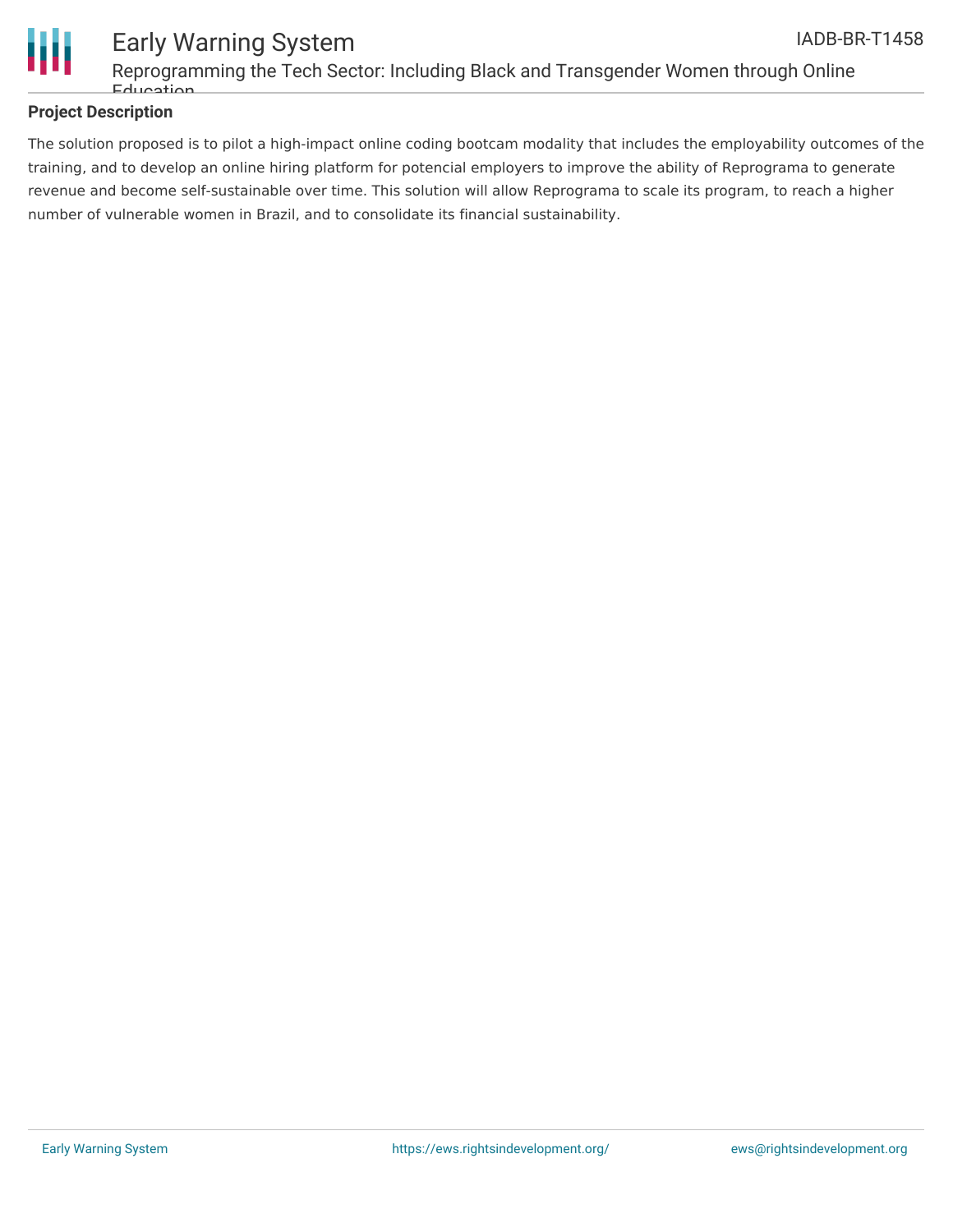

### Early Warning System

### **Investment Description**

• Inter-American Development Bank (IADB)